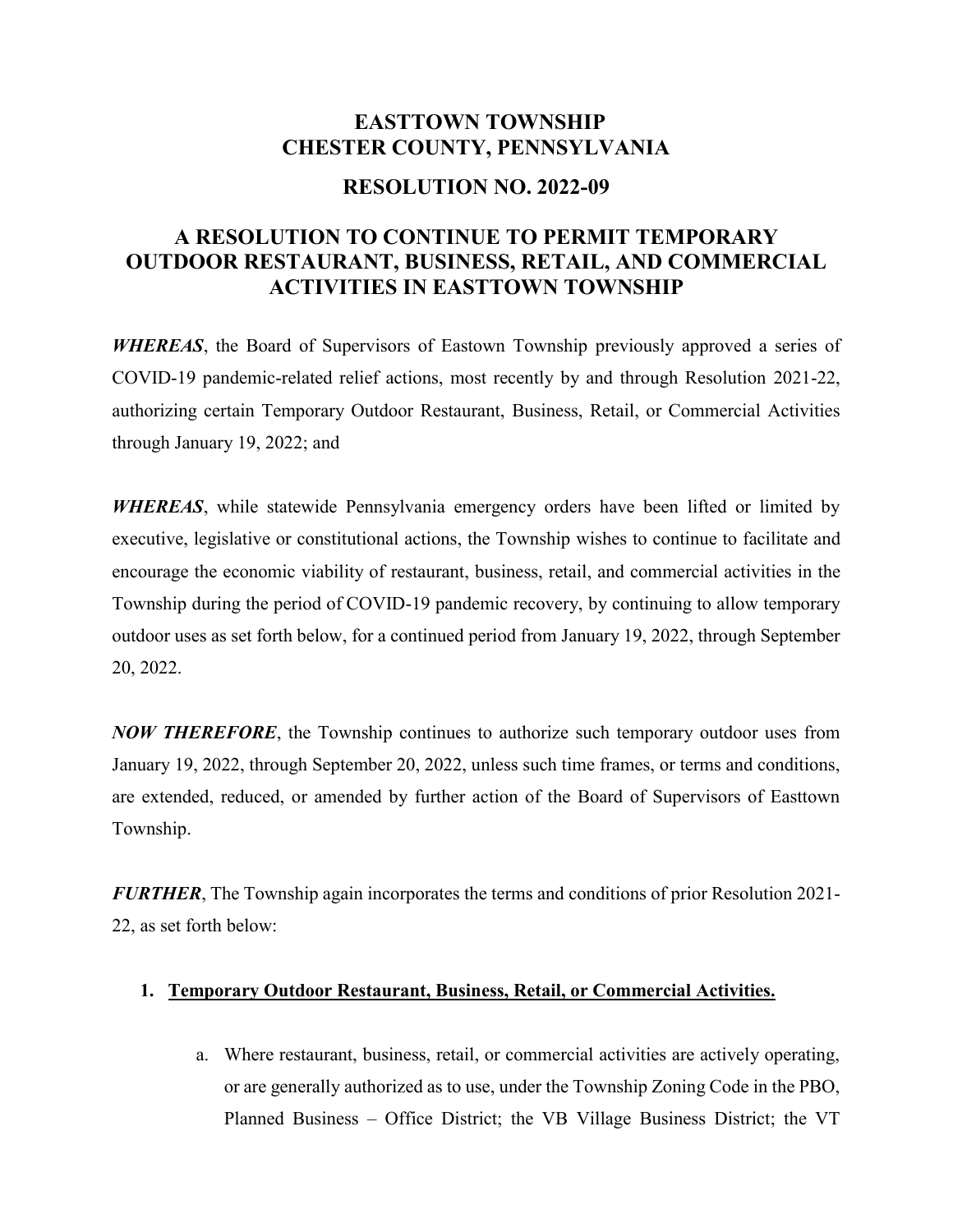Village Transition District; the VR Village Residential District; and the DC Devon Center Overlay District, such activities may temporarily use commercial parking lots, sidewalks, and other similar outdoor commercial areas to provide seating, customer service and business or commercial activity, subject to 1) mutual owner, landlord and tenant permissions as may be necessary for use of the space; 2) compliance with any additional state or county health or safety regulations; and 3) adequate provision for safe passage, use, ingress and egress in and around such temporary outdoor use areas.

- b. Temporary outdoor restaurant dining, business, retail, and commercial activities, to the extent otherwise restricted by conditional use under the Township Zoning Code, or otherwise requiring special hearing procedures or temporary permits, are hereby temporarily authorized, subject to the terms and conditions of this Resolution.
- c. Township staff shall work with the Berwyn-Devon Business Association (BDBA) as the local business liaison on questions of safety codes and requirements, and spacing analysis, if needed, for any temporary outdoor space question. BDBA shall in good faith work with members and non-members to facilitate compliance, and to address any specific Township requirements.
- d. The Township Board of Supervisors, in conjunction with review and advice of Township staff police, emergency service providers and the emergency management coordinator, may authorize, in its discretion, temporary closure of Township streets to automotive traffic for purposes of creating additional temporary outdoor spaces under this Resolution. In the case of such temporary Township street closures, the Township shall actively encourage safe and effective walkability to the outdoor spaces created, and shall actively encourage residents to avoid unnecessary driving and parking to reach the outdoor spaces.
- e. Where the authorized outdoor space areas have narrow features or physical constraints, pedestrian safety shall be maximized by creating one-way pedestrian access and walking directions.
- f. No Township fees shall be imposed upon the BDBA or individual restaurant, business, retail, and commercial establishments for creation or use of the outdoor spaces and activities temporarily authorized by this Resolution.